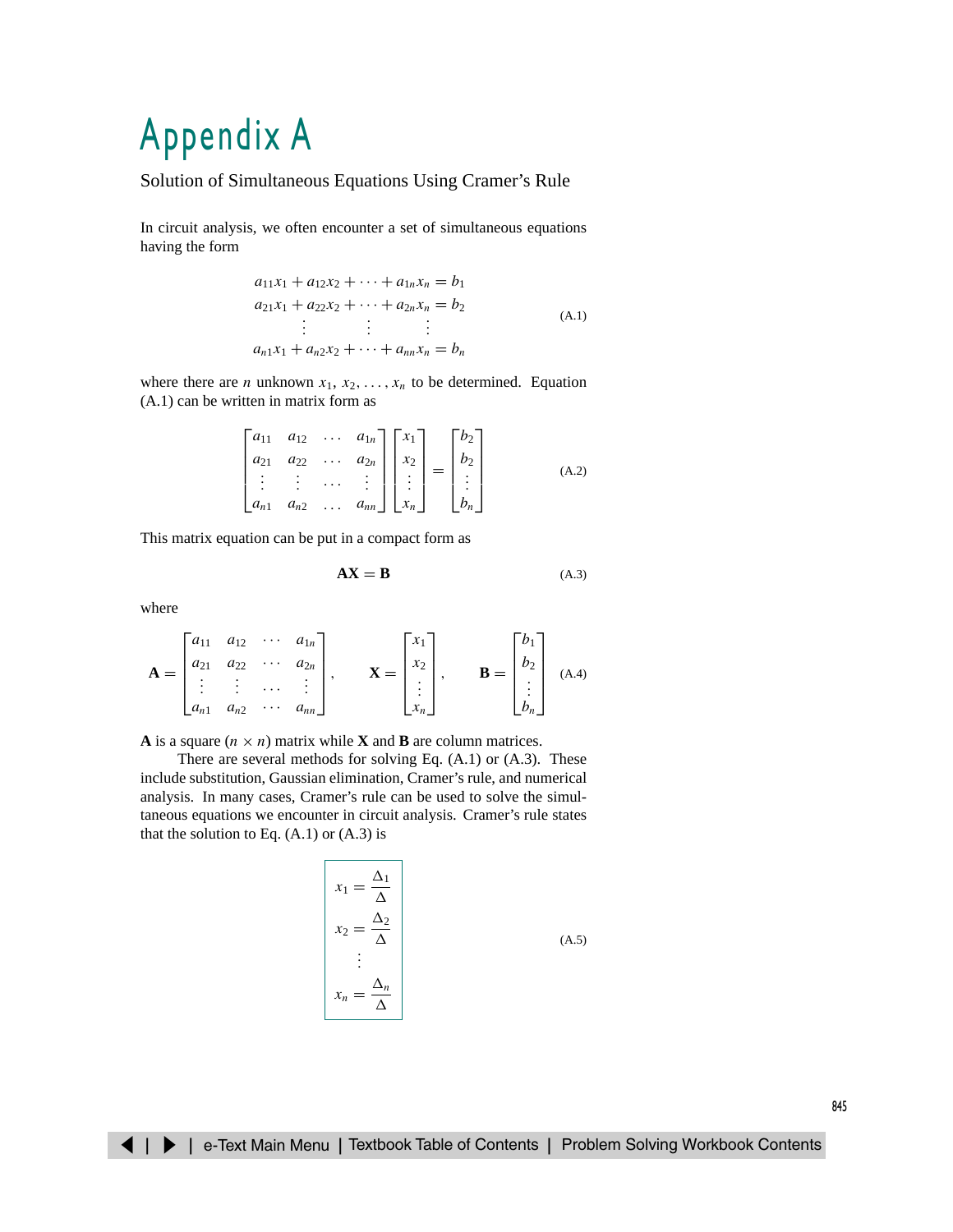where the  $\Delta$ 's are the determinants given by

$$
\Delta = \begin{vmatrix} a_{11} & a_{12} & \cdots & a_{1n} \\ a_{21} & a_{22} & \cdots & a_{2n} \\ \vdots & \vdots & \cdots & \vdots \\ a_{n1} & a_{n2} & \cdots & a_{nn} \end{vmatrix}, \qquad \Delta_1 = \begin{vmatrix} b_1 & a_{12} & \cdots & a_{1n} \\ b_2 & a_{22} & \cdots & a_{2n} \\ \vdots & \vdots & \cdots & \vdots \\ b_n & a_{n2} & \cdots & a_{nn} \end{vmatrix}
$$
  
\n
$$
\Delta_2 = \begin{vmatrix} a_{11} & b_1 & \cdots & a_{1n} \\ a_{21} & b_2 & \cdots & a_{2n} \\ \vdots & \vdots & \cdots & \vdots \\ a_{n1} & b_n & \cdots & a_{nn} \end{vmatrix}, \dots, \Delta_n = \begin{vmatrix} a_{11} & a_{12} & \cdots & b_1 \\ a_{21} & a_{22} & \cdots & b_2 \\ \vdots & \vdots & \cdots & \vdots \\ a_{n1} & a_{n2} & \cdots & b_n \end{vmatrix}
$$
 (A.6)

Notice that  $\Delta$  is the determinant of matrix **A** and  $\Delta_k$  is the determinant of the matrix formed by replacing the *k*th column of **A** by **B**. It is evident from Eq. (A.5) that Cramer's rule applies only when  $\Delta \neq 0$ . When  $\Delta = 0$ , the set of equations has no unique solution, because the equations are linearly dependent.

The value of the determinant  $\Delta$ , for example, can be obtained by expanding along the first row:

$$
\Delta = \begin{vmatrix} a_{11} & a_{12} & a_{13} & \cdots & a_{1n} \\ a_{21} & a_{22} & a_{23} & \cdots & a_{2n} \\ a_{31} & a_{32} & a_{33} & \cdots & a_{3n} \\ \vdots & \vdots & \vdots & \cdots & \vdots \\ a_{n1} & a_{n2} & a_{n3} & \cdots & a_{nn} \end{vmatrix}
$$
\n(A.7)  
=  $a_{11}M_{11} - a_{12}M_{12} + a_{13}M_{13} + \cdots + (-1)^{1+n}a_{1n}M_{1n}$ 

where the minor  $M_{ij}$  is an  $(n - 1) \times (n - 1)$  determinant of the matrix formed by striking out the *i*th row and *j*th column. The value of  $\Delta$  may also be obtained by expanding along the first column:

$$
\Delta = a_{11}M_{11} - a_{21}M_{21} + a_{31}M_{31} + \cdots + (-1)^{n+1}a_{n1}M_{n1}
$$
 (A.8)

We now specifically develop the formulas for calculating the determinants of  $2 \times 2$  and  $3 \times 3$  matrices, because of their frequent occurrence in this text. For a  $2 \times 2$  matrix,

$$
\Delta = \begin{vmatrix} a_{11} & a_{12} \\ a_{21} & a_{22} \end{vmatrix} = a_{11}a_{22} - a_{12}a_{21}
$$
 (A.9)

For a  $3 \times 3$  matrix,

$$
\Delta = \begin{vmatrix} a_{11} & a_{12} & a_{13} \\ a_{21} & a_{22} & a_{23} \\ a_{31} & a_{32} & a_{33} \end{vmatrix} = a_{11}(-1)^2 \begin{vmatrix} a_{22} & a_{23} \\ a_{32} & a_{33} \end{vmatrix} + a_{21}(-1)^3 \begin{vmatrix} a_{12} & a_{13} \\ a_{32} & a_{33} \end{vmatrix}
$$
  
+  $a_{31}(-1)^4 \begin{vmatrix} a_{12} & a_{13} \\ a_{22} & a_{23} \end{vmatrix}$  (A.10)  
=  $a_{11}(a_{22}a_{33} - a_{32}a_{23}) - a_{21}(a_{12}a_{33} - a_{32}a_{13})$   
+  $a_{31}(a_{12}a_{23} - a_{22}a_{13})$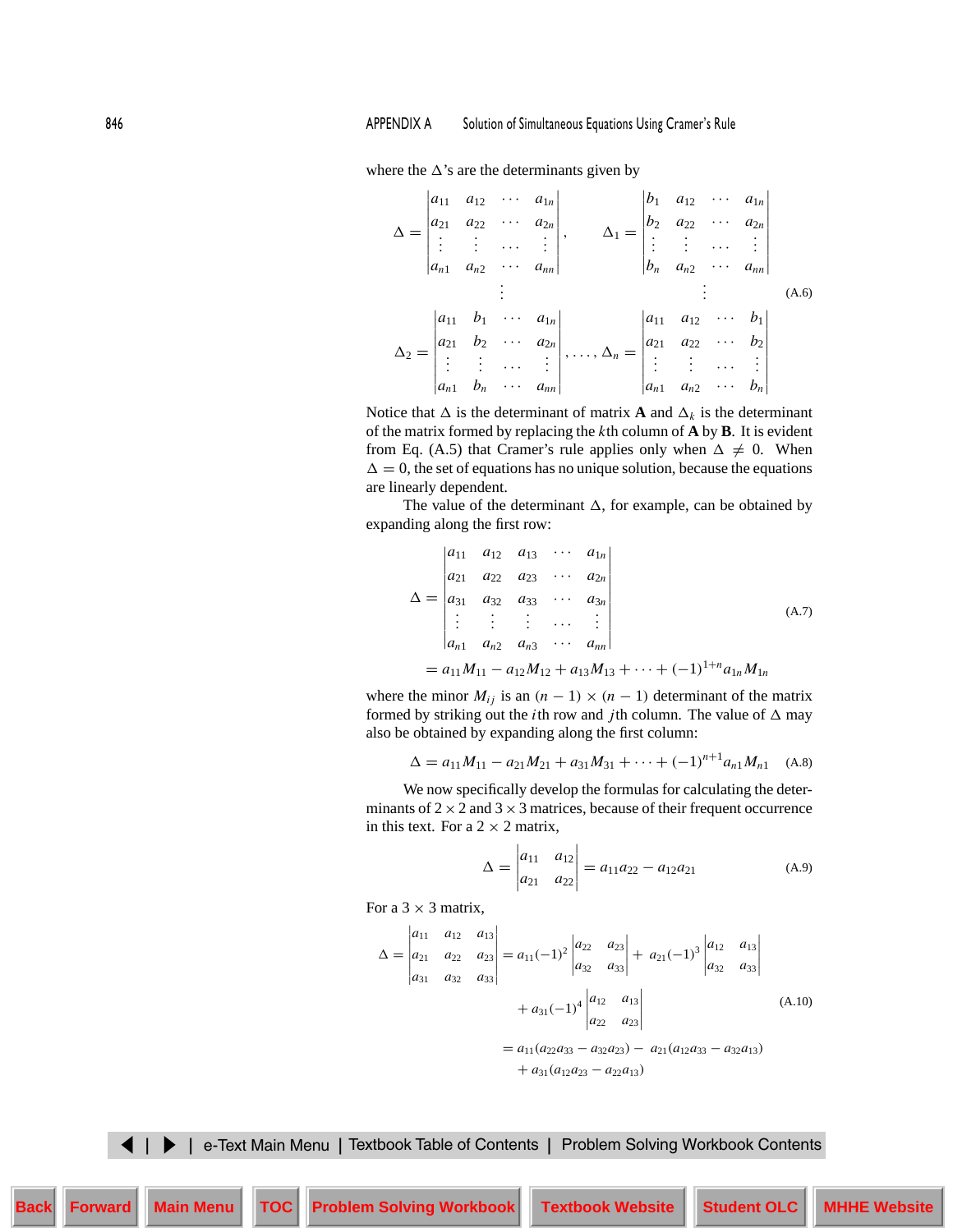An alternative method of obtaining the determinant of a  $3 \times 3$  matrix is by repeating the first two rows and multiplying the terms diagonally as follows.



 $= a_{11}a_{22}a_{33} + a_{21}a_{32}a_{13} + a_{31}a_{12}a_{23} - a_{13}a_{22}a_{31} - a_{23}a_{32}a_{11} - a_{33}a_{12}a_{21}$ 

(A.11)

In summary:

The solution of linear simultaneous equations by Cramer's rule boils down to finding  $x_k = \frac{\Delta_k}{\Delta}, \quad k = 1, 2, ..., n$  (A.12) where  $\Delta$  is the determinant of matrix *A* and  $\Delta_k$  is the determinant of the matrix

formed by replacing the *k*th column of **A** by **B**.

You may not find much need to use Cramer's method described in this appendix, in view of the availability of calculators, computers, and software packages such as Matlab, which can be used easily to solve a set of linear equations. But in case you need to solve the equations by hand, the material covered in this appendix becomes useful. At any rate, it is important to know the mathematical basis of those calculators and software packages.

One may use other methods, such as matrix inversion and elimination. Only Cramer's method is covered here, because of its simplicity and also because of the availability of powerful calculators.

#### E X A M P

Solve the simultaneous equations

$$
4x_1 - 3x_2 = 17, \qquad -3x_1 + 5x_2 = -21
$$

**Solution:**

The given set of equations is cast in matrix form as

$$
\begin{bmatrix} 4 & -3 \ -3 & 5 \end{bmatrix} \begin{bmatrix} x_1 \ x_2 \end{bmatrix} = \begin{bmatrix} 17 \ -21 \end{bmatrix}
$$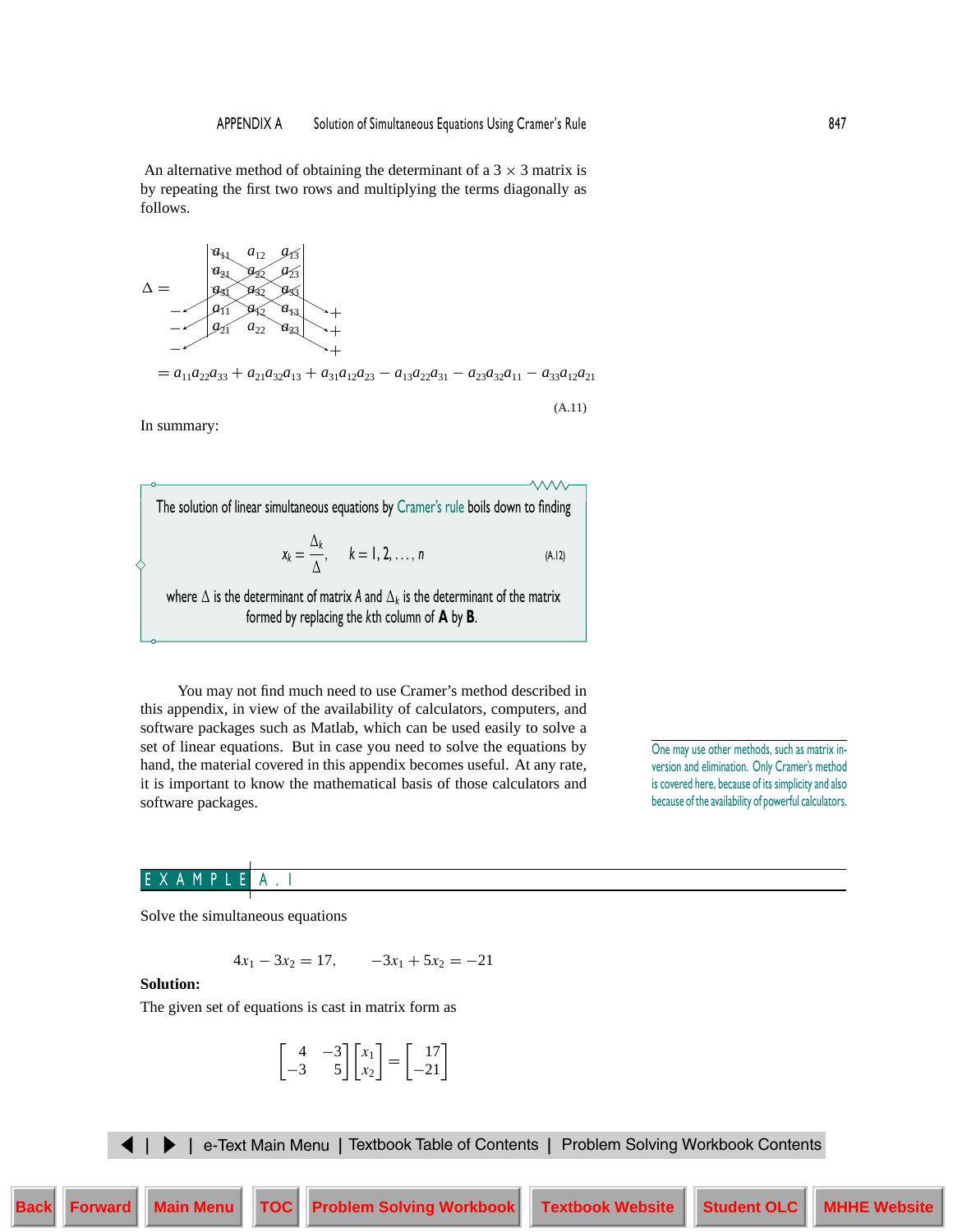<span id="page-3-0"></span>The determinants are evaluated as

$$
\Delta = \begin{vmatrix} 4 & -3 \\ -3 & 5 \end{vmatrix} = 4 \times 5 - (-3)(-3) = 11
$$
  
\n
$$
\Delta_1 = \begin{vmatrix} 17 & -3 \\ -21 & 5 \end{vmatrix} = 17 \times 5 - (-3)(-21) = 22
$$
  
\n
$$
\Delta_2 = \begin{vmatrix} 4 & 17 \\ -3 & -21 \end{vmatrix} = 4 \times (-21) - 17 \times (-3) = -33
$$

Hence,

$$
x_1 = \frac{\Delta_1}{\Delta} = \frac{22}{11} = 2
$$
,  $x_2 = \frac{\Delta_2}{\Delta} = \frac{-33}{11} = -3$ 

# PRACTICE PROBLEM A.1

Find the solution to the following simultaneous equations:

$$
3x_1 - x_2 = 4, \t -6x_1 + 18x_2 = 16
$$
  
Answer:  $x_1 = 1.833, x_2 = 1.5.$ 

EXAMPLE A.2 

Determine  $x_1$ ,  $x_2$ , and  $x_3$  for this set of simultaneous equations:

$$
25x1 - 5x2 - 20x3 = 50
$$
  

$$
-5x1 + 10x2 - 4x3 = 0
$$
  

$$
-5x1 - 4x2 + 9x3 = 0
$$

#### **Solution:**

In matrix form, the given set of equations becomes

|  | $\begin{bmatrix} 25 & -5 & -20 \\ -5 & 10 & -4 \\ -5 & -4 & 9 \end{bmatrix} \begin{bmatrix} x_1 \\ x_2 \\ x_3 \end{bmatrix} = \begin{bmatrix} 50 \\ 0 \\ 0 \end{bmatrix}$ |  |  |
|--|---------------------------------------------------------------------------------------------------------------------------------------------------------------------------|--|--|

We apply Eq. (A.11) to find the determinants. This requires that we repeat the first two rows of the matrix. Thus,

$$
\Delta = \begin{vmatrix} 25 & -5 & -20 \\ -5 & 10 & -4 \\ -5 & -4 & 9 \end{vmatrix} = \begin{vmatrix} 25 & -5 & -20 \\ -5 & 10 & -4 \\ -5 & 25 & 8 & -20 \\ -5 & 10 & -4 \\ -5 & 10 & -4 \end{vmatrix} +
$$
  
= 25(10)9 + (-5)(-4)(-20) + (-5)(-5)(-4)  
- (-20)(10)(-5) - (-4)(-4)25 - 9(-5)(-5)  
= 2250 - 400 - 100 - 1000 - 400 - 225 = 125